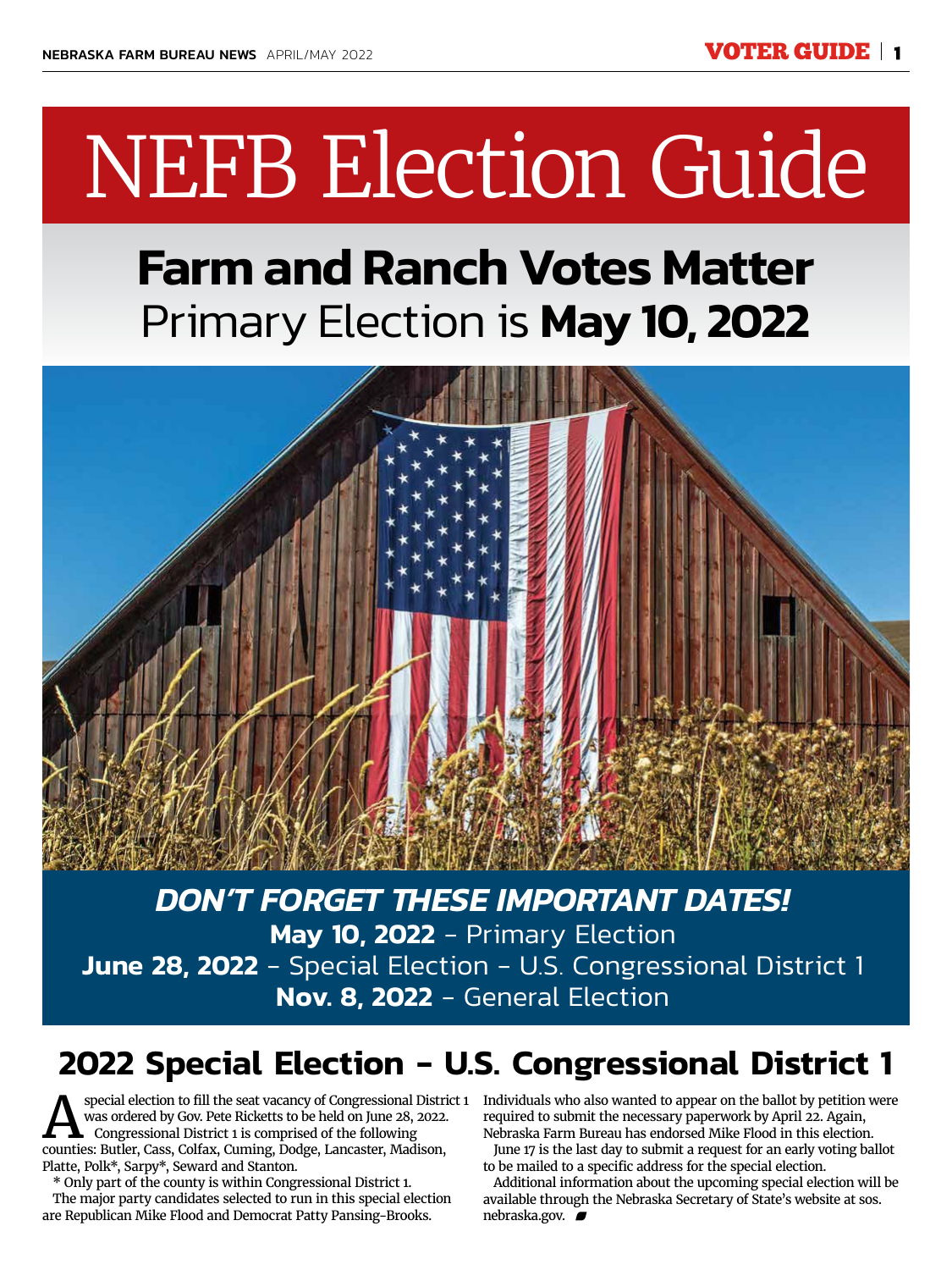## Vote for Nebraska Farm Bureau Political Action Committee endorsed candidates

**T**he primary election is coming! On Tuesday, May 10, farmers and ranchers will have an opportunity to vote and have a clear say in what they want for the future of our state.

"Too often, politicians play a numbers game and overlook the rural vote. They choose instead to spend their time and resources in urban areas, saying that our vote is too small to make a difference. But the rural vote has shifted the course of many elections. We know what is at stake for our farms, ranches, our livelihoods, and we know that every vote counts,"

said Sherry Vinton, chair of NEFB-PAC and first vice president of Nebraska Farm Bureau.

NEFB-PAC endorsements are given to selected candidates for public office, based on their commitment to Nebraska Farm Bureau priority issues, experience, communication skills and ability to effectively represent their constituents. Farm Bureau members are encouraged to support NEFB-PAC's slate of candidates in the May 10 primary.

This year, the NEFB-PAC endorsed Jim Pillen in a six-person race for gov-

ernor. The NEFB-PAC also endorsed Bob Evnen as secretary of state, John Murante as state treasurer and Mike Hilgers as attorney general. Three federal candidates have been endorsed, Reps. Don Bacon and Adrian Smith, and District 1 Republican candidate Mike Flood. Paul Kenney has been endorsed for District 6 University Board of Regents and 14 legislative candidates were also endorsed.

"We are very impressed with the level of awareness demonstrated by these candidates about the importance of agriculture to Nebraska," said Vinton. "They all exhibited a positive statewide perspective on issues affecting farmers and ranchers and a desire to work on expanding agriculture in an effort to grow our state's economy."

Elections aren't decided by the people who stay home, and farmers and ranchers aren't ones to sit on the sidelines when something needs to get done. Let's get out the farm/ranch vote this May to ensure that the issues facing agriculture remain a top priority for our elected leaders.

# Nebraska Farm Bureau Political Action Committee Endorsements for 2022 Primary **Nebraska Legislature**

#### District 2 - Sen. Robert Clements District 4 - Brad von Gillern District 12 - Merv Riepe



District 2



Brad von Gillern District 4



 $\Box$ Г



District 16 - Sen. Ben Hansen District 22 - Sen. Mike Moser District 30 - Sen. Myron Dorn

> Merv Riepe District 12



П

П

Sen. Ben Hansen District 16

District 36 - Rick Holdcroft District 38 - Sen. Dave Murman District 40 - Mark Patefield

District 22

District 34 - Loren Lippencott



District 30

District 44 - Teresa Ibach District 48 - Brian Hardin District 48 - Don Lease II



Sen. Tom Brandt District 32

| Sioux                                                  | Dawes<br><b>Box Butte</b> | Sheridan | Cherry 43        |                   |               | Keya Paha<br>Brown | Rock           | Boyd<br>Holt                          |                      | Κ4θ<br>Antelope | Knox<br>Cedar<br>Pierce<br>Wayne<br>49 |               |                                                                 | <b>LEGISLATIVE</b><br>Dixon<br>Legislative Research Office<br>Dakot<br>Source: U.S. Census Bureau<br>Date Created: 1/6/2022<br>Thurston |  |
|--------------------------------------------------------|---------------------------|----------|------------------|-------------------|---------------|--------------------|----------------|---------------------------------------|----------------------|-----------------|----------------------------------------|---------------|-----------------------------------------------------------------|-----------------------------------------------------------------------------------------------------------------------------------------|--|
| <b>Scotts Bluff</b>                                    |                           |          | Grant            | Hooker            | Thomas        | Blaine             | Loup           | Garfield   Wheeler                    |                      |                 | Madison Stanton                        |               | Cuming<br>16                                                    | $w =$<br>Burt                                                                                                                           |  |
| Banner<br>48                                           | Morrill                   | Garden   | Arthur           | McPherson         | Logan<br>42   | Custer             |                | Valley                                | Greeley              | Boone<br>Nance  | 22<br>Platte                           |               | 15<br>Colfax<br>Dodge<br>23                                     | Douglas Districts<br>Washington 4.5.6.7.8.9.10.11.<br>12,13,18,20,31,39                                                                 |  |
| Kimball                                                | Cheyenne                  | Deuel    | Keith            |                   | Lincoln       |                    |                |                                       | 41<br>Sherman Howard | Merrick<br>34   | Polk                                   | <b>Butler</b> | Saunders                                                        | Douglas<br>Sarpy.<br>36<br>Sarpy Districts                                                                                              |  |
| Nebraska Legislative                                   |                           | Perkins  |                  |                   |               | Dawson             |                | Hall<br><b>Buffalo</b><br>$\sqrt{37}$ |                      | 24<br>York      | Seward                                 | Lancaster     | 3,14,36,45,49<br>Cass<br>$\overline{2}$<br>Lancaster Districts  |                                                                                                                                         |  |
| <b>Districts - LB 3</b><br><b>Special Session 2021</b> |                           | Chase    | Hayes<br>44      | Frontier          | Gosper        | Phelps             | 33<br>Kearney  | Adams                                 | Clay                 | Fillmore        | Saline                                 | 30            | 21, 25, 26, 27.<br>Otoe<br>28,29,30,32<br><b>Uohnson</b> Nemaha |                                                                                                                                         |  |
| (Districts took effect<br>September 30, 2021)          |                           | Dundy    | <b>Hitchcock</b> | <b>Red Willow</b> | <b>Furnas</b> | Harlan             | 38<br>Franklin |                                       | Webster   Nuckolls   |                 | Thayer Jefferson                       | Gage          | Pawnee Richardson                                               |                                                                                                                                         |  |



District 34

Rick Holdcroft District 36



Sen. Dave Murman District 38





District 44



Brian Hardin District 48

Don Lease II District 48